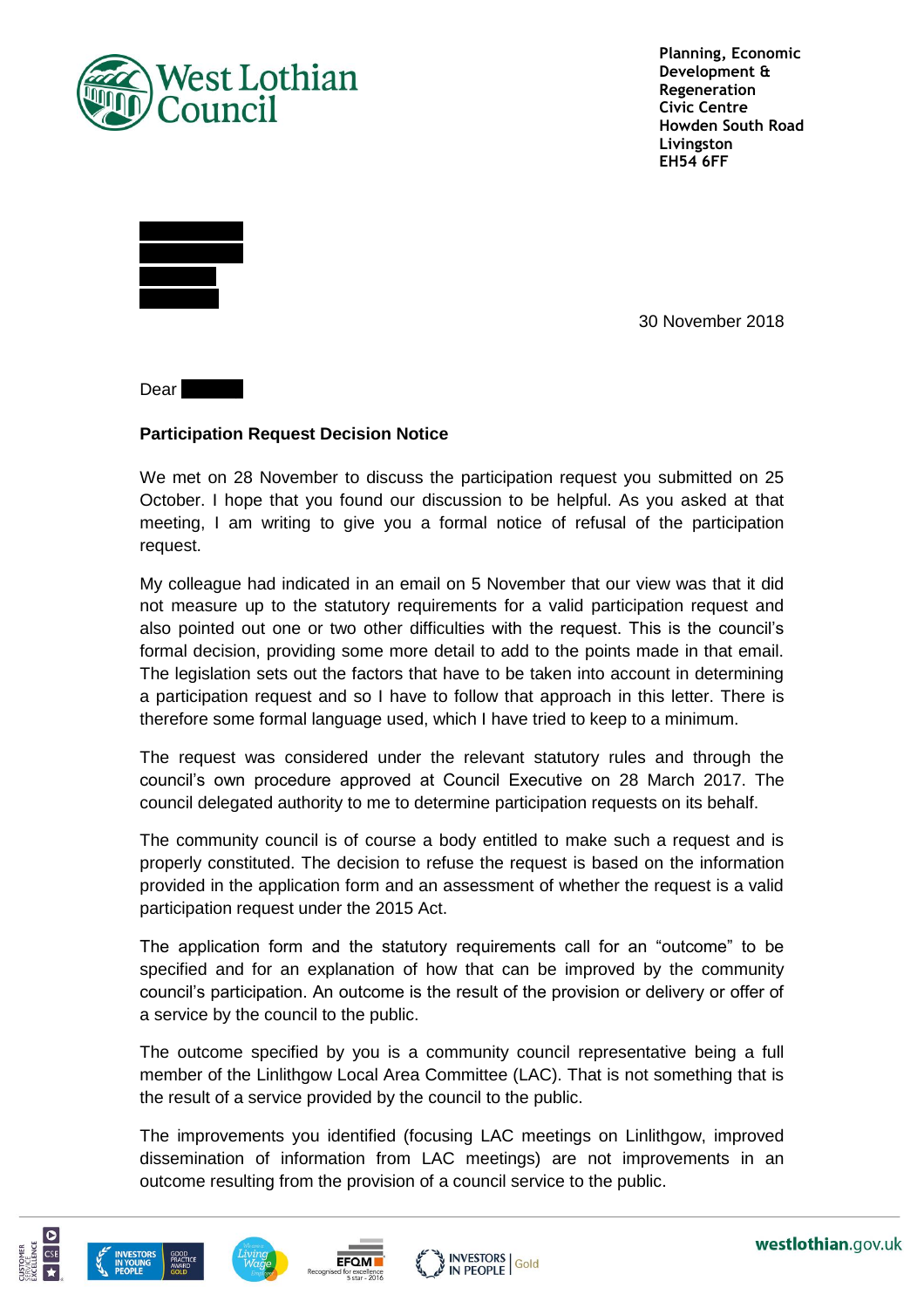The establishment and administration of a committee as part of the council's decision-making arrangements is not itself a service provided to the public, and the issues I have identified in relation to "outcome" and "outcome improvement" flow from that.

Because of these problems with the application I have not been able to go on and assess it against other criteria in the legislation, such as the chances of it promoting or enhancing economic development or public health or reducing inequalities resulting from socio-economic disadvantage.

Looking at other parts of the application, it misstates the purpose and function of the LAC, which is set out in the council's Scheme of Administration. It also adopts an approach driven by and serving the interests of the geographical area covered by the community council. The LAC serves the whole ward area and there are other communities, other community councils and other interests in the ward but outwith the community council's own defined area.

There is also an issue with the participation request arising from the legislative rules that dictate the membership of council committees and from the misunderstanding of the role played by council officers in supporting and administering the LAC.

For all these reasons I consider that there are reasonable grounds for refusing the participation request.

The relevant legal definitions can be found in sections 22 and 35 of the 2015 Act. The information required for a valid participation request is in section 22 of the Act and in Regulation 3 of and the Schedule to the Participation Request (Procedure) (Scotland) Regulations 2017. The assessment criteria and the requirement for a decision notice are in section 24 of the 2015 Act.

There is no currently no statutory appeal process against this refusal decision. The council has chosen not to provide its own appeal or review mechanism.

There are requirements for the council to publish basic information about this decision. Those can be found in Regulation 8 of the Participation Request (Procedure) (Scotland) Regulations 2017. A redacted version of the decision notice will be published. It will also be summarised and explained in the statutory annual report that the council must publish under section 32 of the Act.

At our meeting we did discuss whether there was scope for redrafting and resubmitting the request. I would draw your attention to section 27 of the 2015 Act which allows the council to decline to consider certain "repeat" participation requests. I certainly do not see your second request, relating to The Vennel, as such a repeat case, and you will hear separately from me about that in due course with a formal decision.